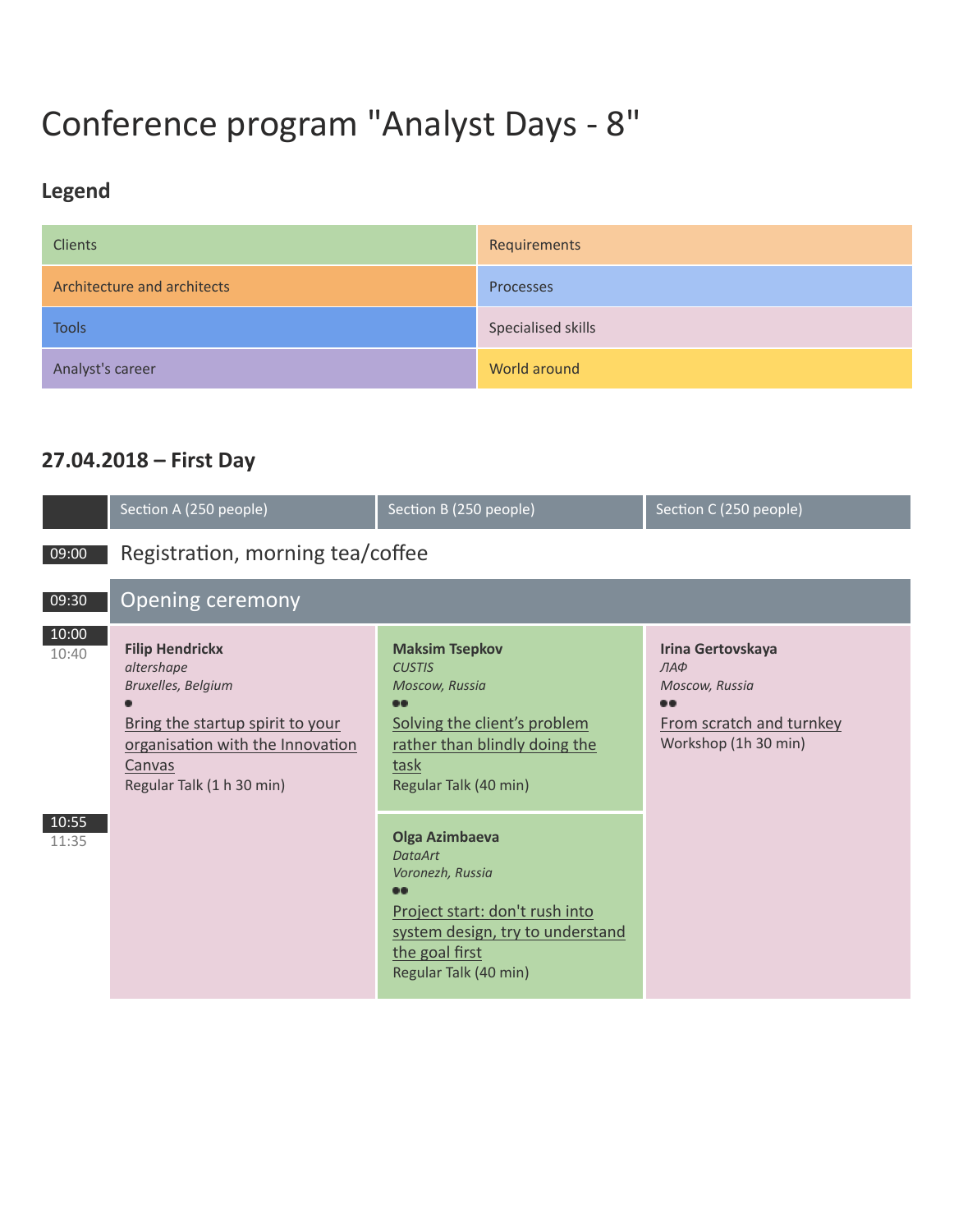| 11:50<br>12:30 | Lunch. 1st shift                                                                                                                                                                                           | <b>Radik Asadullin</b><br>Aggregion<br>Samara, Russia<br><br>The company's and BA goals<br>Lightning Talk (20 min)<br><b>Anna Churkina</b><br>ПЦ Картстандарт (ЦФТ)<br>Novosibirsk, Russia<br><br><b>From code to Service</b><br>Lightning Talk (20 min) | <b>Roland Gareis</b><br><b>RGC</b><br>Vienna, Austria<br><b></b><br>Changing Organization "by<br>Projects" - A Challenge for<br><b>Managing Requirements</b><br>Workshop (1h 30 min) |
|----------------|------------------------------------------------------------------------------------------------------------------------------------------------------------------------------------------------------------|----------------------------------------------------------------------------------------------------------------------------------------------------------------------------------------------------------------------------------------------------------|--------------------------------------------------------------------------------------------------------------------------------------------------------------------------------------|
| 12:45<br>13:25 | <b>Irina MINOIU</b><br><b>IIBA Romania Chapter</b><br><b>Bucharest, Romania</b><br><b>08</b><br><b>BA for IT infrastructure projects</b><br>Regular Talk (40 min)                                          | <b>Olga Samarina</b><br>Petshop<br>Saint Petersburg, Russia<br><br>Signs of the birth of a big project<br>Regular Talk (40 min)                                                                                                                          |                                                                                                                                                                                      |
| 13:40<br>14:20 | Lunch. 2nd shift                                                                                                                                                                                           | Anna Strunnikova<br>Raiffeisenbank<br>Moscow, Russia<br>66<br>How not to get lost a big project<br>among small teams<br>Regular Talk (40 min)                                                                                                            | Lunch. 2nd shift                                                                                                                                                                     |
| 14:35<br>15:15 | <b>Hans van Loenhoud</b><br><b>Taraxacum BV</b><br>Amsterdam, Netherlands<br>Re@Anywhere! On the future of<br><b>Requirements Engineering</b><br>Regular Talk (40 min)                                     | <b>Anna Bulgakova</b><br>Lamoda<br>Moscow, Russia<br>How we transformed an<br>internal product into B2B. Set of<br>mistakes<br>Regular Talk (40 min)                                                                                                     | <b>Vladimir Kalyonov</b><br>Сбербанк<br>Moscow, Russia<br>Graphic facilitation - how to<br>draw a meeting<br>Workshop (1h 30 min)                                                    |
| 15:30<br>16:10 | <b>Divna Simeunovic</b><br>Comtrade System Integration<br>Belgrade, Serbia<br><b>Beyond Brainstorming: Creative</b><br><b>Thinking Approaches for</b><br><b>Business Analysts</b><br>Regular Talk (40 min) | <b>Ekaterina Litvinova</b><br><b>Materialise</b><br>Kiev, Ukraine<br><br>Analyst's experience in<br>configuration DSL<br>Regular Talk (40 min)                                                                                                           |                                                                                                                                                                                      |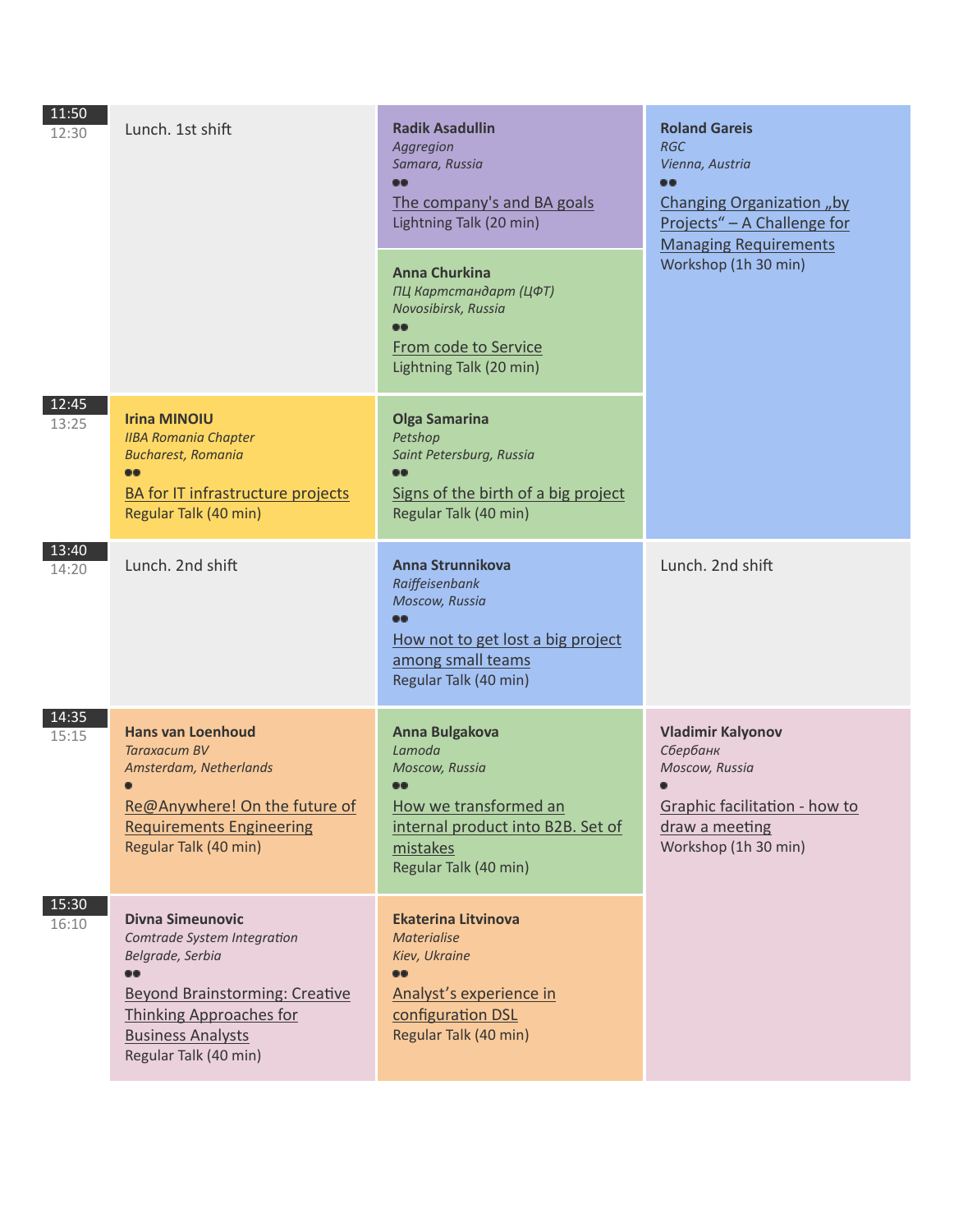### 16:10 Coffee break

| 16:40<br>17:20 | <b>Giancarlo Duranti</b><br><b>GD Consulting</b><br>Rome, Italy<br><b>Best Practices from a Business</b><br><b>Analysis Telco Project</b><br>Regular Talk (40 min) | <b>Denis Gobov</b><br><b>DataArt</b><br>Kiev, Ukraine<br><b>Stanislav Rozhdestvenskij</b><br><b>DataArt</b><br><b></b><br><b>Building Business Analyst</b><br>qualification assessment system<br>Regular Talk (40 min) | <b>Nikolay Fateev</b><br>Системный подход<br>Moscow, Russia<br><b>Dmitriy Bezuglyy</b><br>ООО "Системный Подход"<br>Moscow, Russia<br><br><b>Strategic business game "Catch</b><br>the Wave"<br>Workshop (1h 30 min) |
|----------------|--------------------------------------------------------------------------------------------------------------------------------------------------------------------|------------------------------------------------------------------------------------------------------------------------------------------------------------------------------------------------------------------------|----------------------------------------------------------------------------------------------------------------------------------------------------------------------------------------------------------------------|
| 17:30<br>18:10 | <b>Roger Burlton</b><br><b>Process Renewal Group</b><br>Vancouver, Canada<br><br>The Road to Business Agility<br>Regular Talk (40 min)                             | Yuliya Pshenichnikova-Alexes<br><b>FPAM</b><br>London, United Kingdom<br>$\bullet$<br>Interview? If you're a good<br>interviewer<br>Lightning Talk (20 min)                                                            |                                                                                                                                                                                                                      |
|                |                                                                                                                                                                    | <b>Nikolay Sokolovskiy</b><br><b>DataArt</b><br>Saint Petersburg, Russia<br>œ<br>What is the analysts' salary?<br>Lightning Talk (20 min)                                                                              |                                                                                                                                                                                                                      |
| 18:20          | <b>Analyst Days Party</b>                                                                                                                                          |                                                                                                                                                                                                                        |                                                                                                                                                                                                                      |

### **28.04.2018 – Second Day**

|       | Section A (250 people) | Section B (250 people) | Section C (250 people) |
|-------|------------------------|------------------------|------------------------|
| 10:30 | Morning tea/coffee     |                        |                        |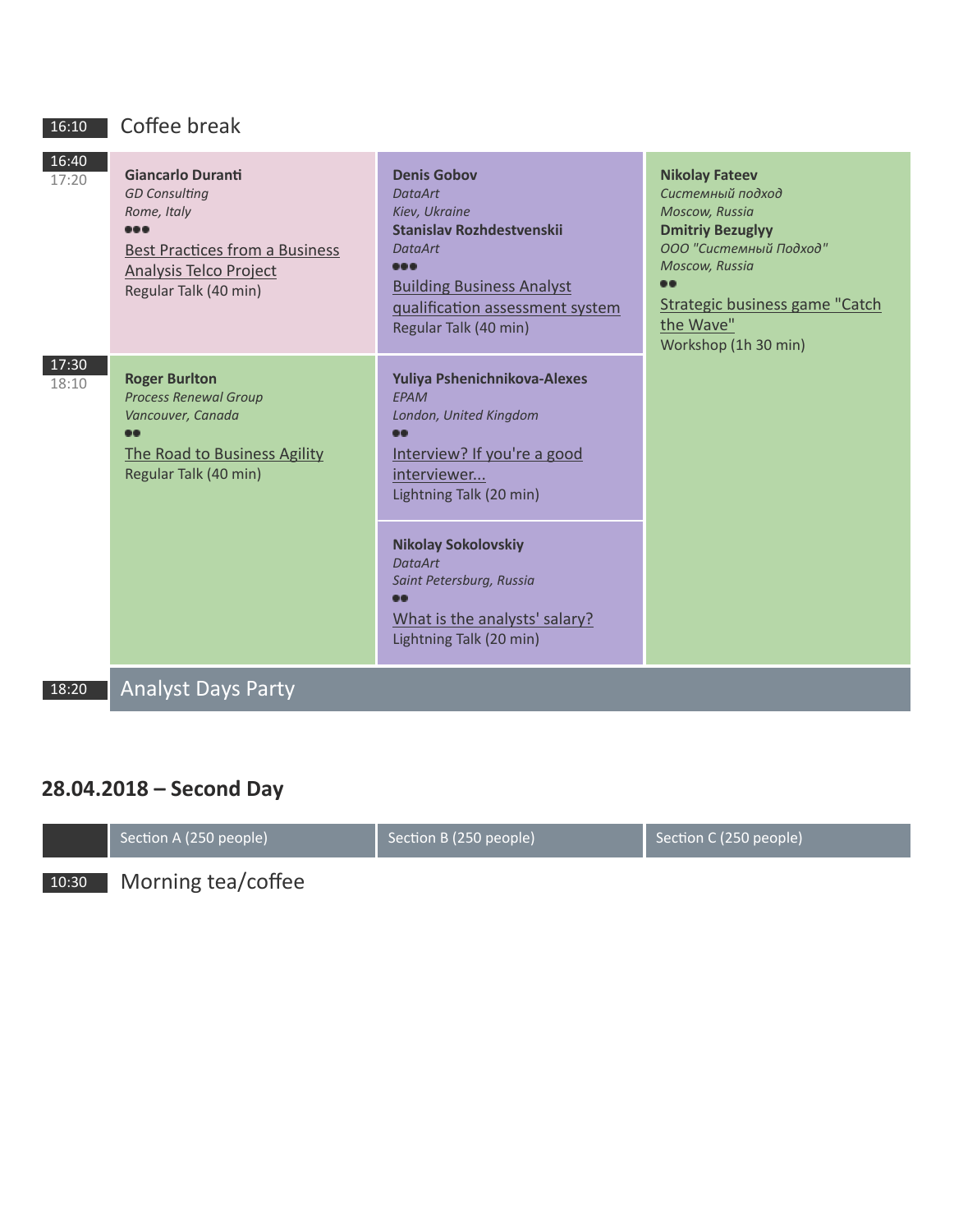| 11:00<br>11:40 | <b>Roland Gareis</b><br><b>RGC</b><br>Vienna, Austria<br>$\bullet\bullet$<br><b>Perceiving Business Analysis as</b><br>a Set of Services for Internal or<br><b>External Customers</b><br>Regular Talk (1 h 30 min) | <b>Lilia Urmazova</b><br><b>GridDynamics</b><br>Saint Petersburg, Russia<br><br>A Spherical Caw in a Vacuum<br>called Gherkin<br>Lightning Talk (20 min)                                                                                         | <b>Hans van Loenhoud</b><br><b>Taraxacum BV</b><br>Amsterdam, Netherlands<br><br><b>Continuous Requirements</b><br><b>Engineering</b><br>Workshop (1h 30 min)                      |
|----------------|--------------------------------------------------------------------------------------------------------------------------------------------------------------------------------------------------------------------|--------------------------------------------------------------------------------------------------------------------------------------------------------------------------------------------------------------------------------------------------|------------------------------------------------------------------------------------------------------------------------------------------------------------------------------------|
|                |                                                                                                                                                                                                                    | <b>Maksim Shalomovich</b><br>ЛАНИТ<br><b>Moscow, Russia</b><br><br>Architect in software custom<br>development<br>Lightning Talk (20 min)                                                                                                        |                                                                                                                                                                                    |
| 11:55<br>12:35 |                                                                                                                                                                                                                    | <b>Maksim Shalomovich</b><br>ЛАНИТ<br><b>Moscow, Russia</b><br><b>Denis Epishev</b><br>ЛАНИТ<br><b>Moscow, Russia</b><br><br>Analysis and design stories: how<br>an analyst and an architect built<br>a system together<br>Regular Talk (40 min) |                                                                                                                                                                                    |
| 12:50<br>13:30 | Lunch. 1st shift                                                                                                                                                                                                   | <b>Leonid Vygovskiy</b><br>ТаскДата<br>Saint Petersburg, Russia<br><b>Quality of Information System -</b><br>an architect's point of view<br>Regular Talk (40 min)                                                                               | <b>Karolina Zmitrowicz</b><br><b>BValue</b><br>Warsaw, Poland<br>$\bullet\bullet$<br>Managing complexity - how to<br>build a framework for managing<br>BA?<br>Workshop (1h 30 min) |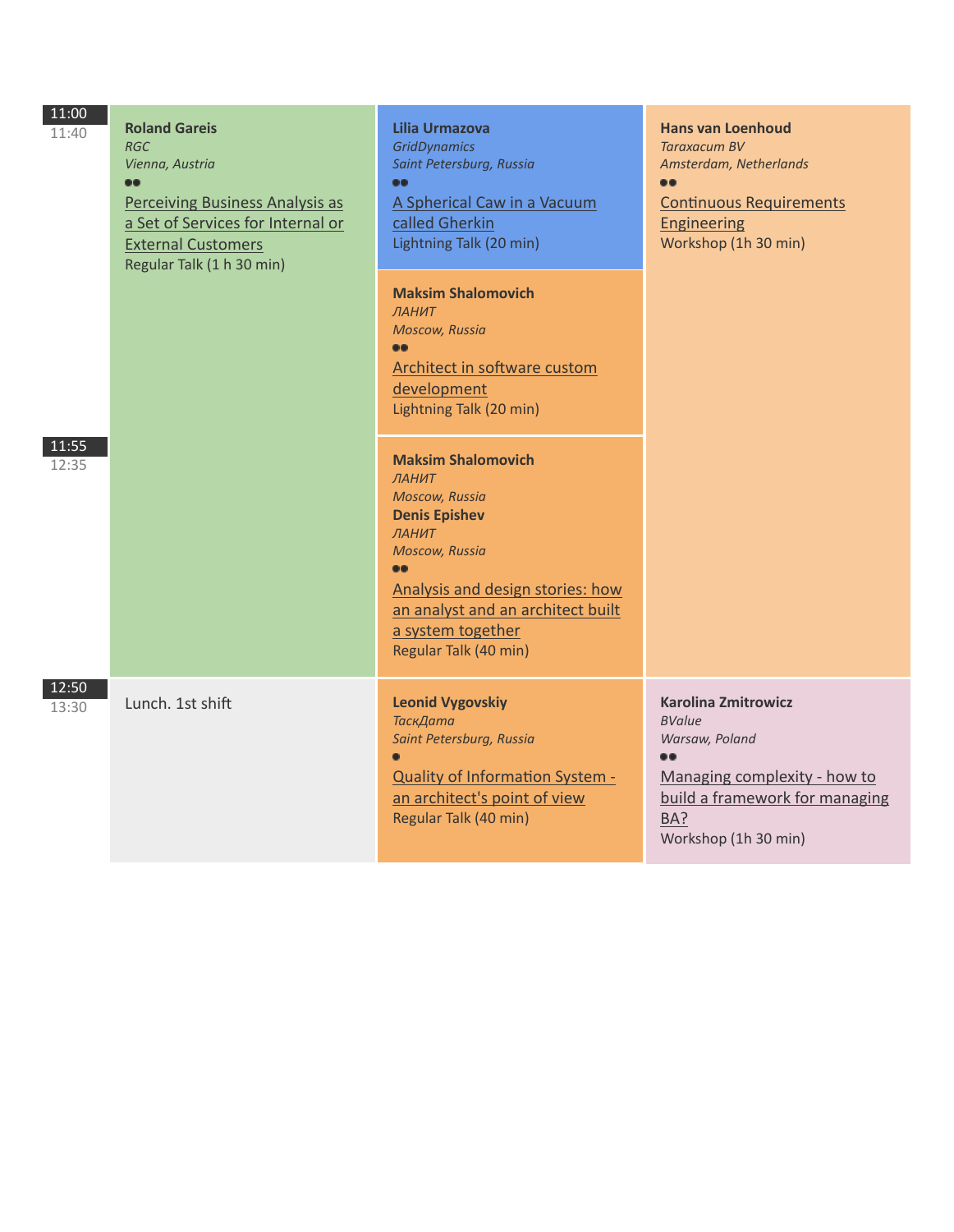| 13:45<br>14:25 | <b>Ales Stempihar</b><br><b>IIBA Slovenia Chapter</b><br>Kranj, Slovenia<br>$\bullet$<br>Where we as BAs are in this<br>digital economy?<br>Regular Talk (40 min)        | Natalya Leonova<br><b>Devexperts</b><br>Saint Petersburg, Russia<br>Special requirements - describe<br>and analyse them!<br>Lightning Talk (20 min)<br><b>Marina Lipatova</b><br>Лаборатория Касперского<br>Moscow, Russia<br><b>Foundational UML and ALF</b><br>Lightning Talk (20 min)                                                                                           |                                                                                                                                                                   |
|----------------|--------------------------------------------------------------------------------------------------------------------------------------------------------------------------|------------------------------------------------------------------------------------------------------------------------------------------------------------------------------------------------------------------------------------------------------------------------------------------------------------------------------------------------------------------------------------|-------------------------------------------------------------------------------------------------------------------------------------------------------------------|
| 14:40<br>15:20 | Lunch. 2nd shift                                                                                                                                                         | <b>Artem Vorontsov</b><br>СПб ГУП "СПб ИАЦ"<br>Saint Petersburg, Russia<br>Automation of creating project<br>documentation - how not to be<br>scared of standards<br>Lightning Talk (20 min)<br><b>Sergey Gerasimov</b><br><b>АбсолютТех</b><br>Moscow, Russia<br><b></b><br>Requirement management tools,<br>or from simple text to structured<br>data<br>Lightning Talk (20 min) | <b>Roger Burlton</b><br><b>Process Renewal Group</b><br>Vancouver, Canada<br><br><b>Seven Process Tools for Business</b><br>Analysts 2018<br>Workshop (1h 30 min) |
| 15:35<br>16:15 | Natalya Sveshnikova<br>АО Лаборатория Касперского<br><b>Moscow, Russia</b><br><br><b>Business requirements for agile</b><br>development process<br>Regular Talk (40 min) | Yuliana Granovskaya<br><b>Kaspersky Lab</b><br>Moscow, Russia<br><b>Ilya Markelov</b><br><b>Kaspersky Lab</b><br>Moscow, Russia<br><br>Requirements versioning.<br>Popular software developers<br>techniques for analyst needs<br>Regular Talk (40 min)                                                                                                                            |                                                                                                                                                                   |
| 16:15          | Coffee break                                                                                                                                                             |                                                                                                                                                                                                                                                                                                                                                                                    |                                                                                                                                                                   |